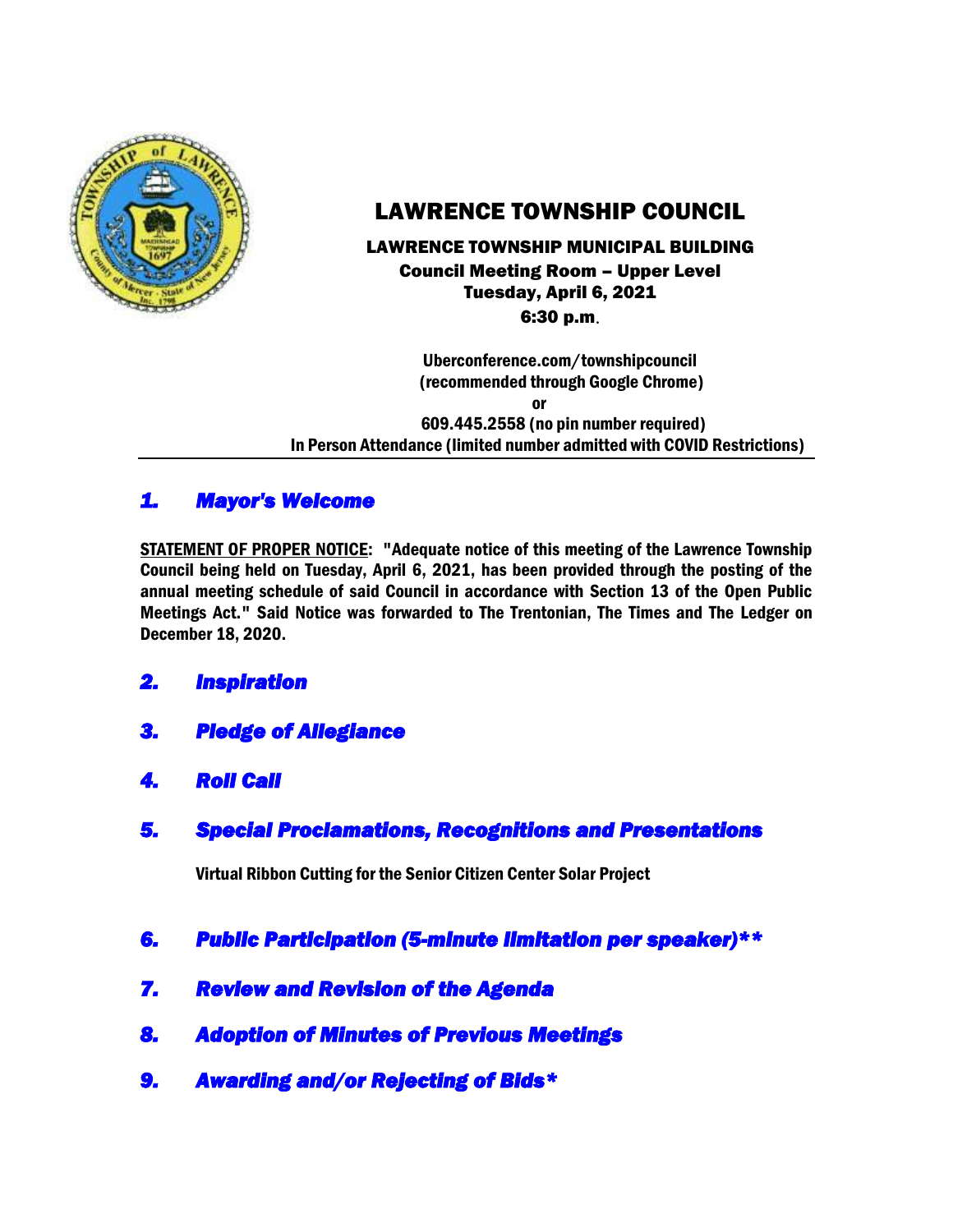## *10. Introduction of Ordinances***\*\***

- A. Ordinance No. 2387-21 AN ORDINANCE AMENDING CHAPTER 333 HOURS OF OPERATION OF BUSINESS AND COMMERCIAL ESTABLISHMENTS
- B. Ordinance No. 2388-21 AN ORDINANCE AMENDING ORDINANCE NO. 2281-17 ESTABLISHING PROVISIONS GOVERNING SPECIAL DUTY ASSIGNMENTS FOR POLICE OFFICERS
- C. Ordinance No. 2389-21 AN ORDINANCE AMENDING CHAPTER 156 'FEES' OF THE LAWRENCE TOWNSHIP ADMINISTRATIVE CODE
- D. Ordinance No. 2390-21 AN ORDINANCE AMENDING ORDINANCE NO. 2374-20 SALARY ORDINANCE OF THE TOWNSHIP OF LAWRENCE-UNCLASSIFIED AND/OR EXEMPT, SEASONAL, EMERGENCY (NON-UNION) EMPLOYEES FOR 2020-2021
- E. Ordinance No. 2391-21 ORDINANCE AMENDING THE LAND USE ORDINANCE OF THE TOWNSHIP OF LAWRENCE TO ADD SECTION 409A, THE APARTMENT AND TOWNHOUSE 4 DISTRICT

## *11. Adoption of Ordinances\**

- A. Ordinance No. 2385-21 AN ORDINANCE TO VACATE, RELEASE AND EXTINGUISH ANY AND ALL DEDICATION OF PUBLIC RIGHTS IN OR TO A CERTAIN PORTION OF RIGHT OF WAY IN FRONT OF 20 TEXAS AVENUE AND AUTHORIZING THE SALE OF THE SAME IN THE TOWNSHIP OF LAWRENCE, COUNTY OF MERCER, STATE OF NEW JERSEY
- B. Ordinance No. 2386-21 ORDINANCE TO EXCEED THE MUNICIPAL BUDGET APPROPRIATION LIMITS AND TO ESTABLISH A CAP BACK FOR THE TOWNSHIP OF LAWRENCE, COUNTY OF MERCER
- *12. Manager's Report*
- *13. Attorney's Report*
- *14. Clerk's Report*
- *15. Unfinished Business*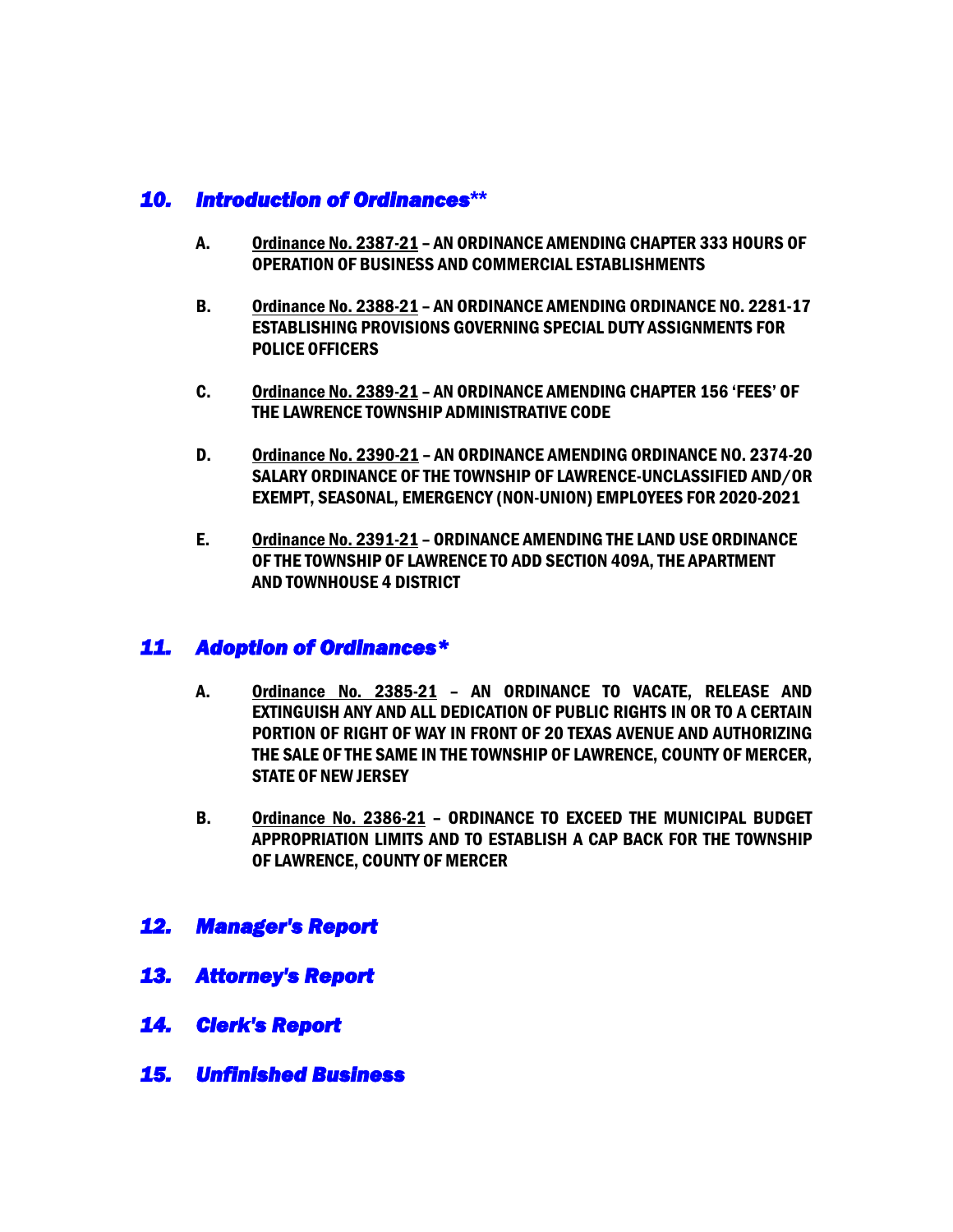## *16. New Business*

## *17. Public Participation (3-minute limitation per speaker)\*\**

## *18. Resolutions*

#### A. Bond Acceptance

#### B. Bond Release

- 1) #134 Authorizing Release of Maintenance Bond for Mercer Mall Expansion, SP-03/13
- 2) #135 Authorizing Release of Soil Disturbance Bond for Mercer Mall Expansion, SP-03/13
- 3) #136 Authorizing Release of Maintenance Surety for Haldeman Lexus, SP-04/16

### C. Escrow Release

1) #137 Authorizing Partial Release of Inspection Escrow for PSIP Metrix, SP-06/18

#### D. Refunds

#### E. Special Items of Revenue

#### F. Professional Services Agreements

- 1) #125 Authorizing Amending the Agreement with the Municipal **Attorney**
- 2) #130 Authorizing a Planning Board Planning Consultant for 2021
- 3) #131 Authorizing a Zoning Board Planning Consultant for 2021
- 4) #139 Authorizing Special Counsel as a Hearing Officer for Various Township Disciplinary Matters

#### G. Grants

#### H. Miscellaneous

- 1) #126 Authorizing Group Affidavit of Compliance with Civil Rights Act of 1964
- 2) #127 Authorizing Amending the Contract for Municipal Building and Police Facility to Include Snow Shields on Carports
- 3) #128 Authorizing Membership in the Slackwood Volunteer Fire **Company**
- 4) #129 Authorizing an Appointment to the Environmental and Green Advisory Committee
- 5) #132 Authorizing the Mayor to Sign Grant of Trail Easement Agreement Per Planning Board Resolution 21-20